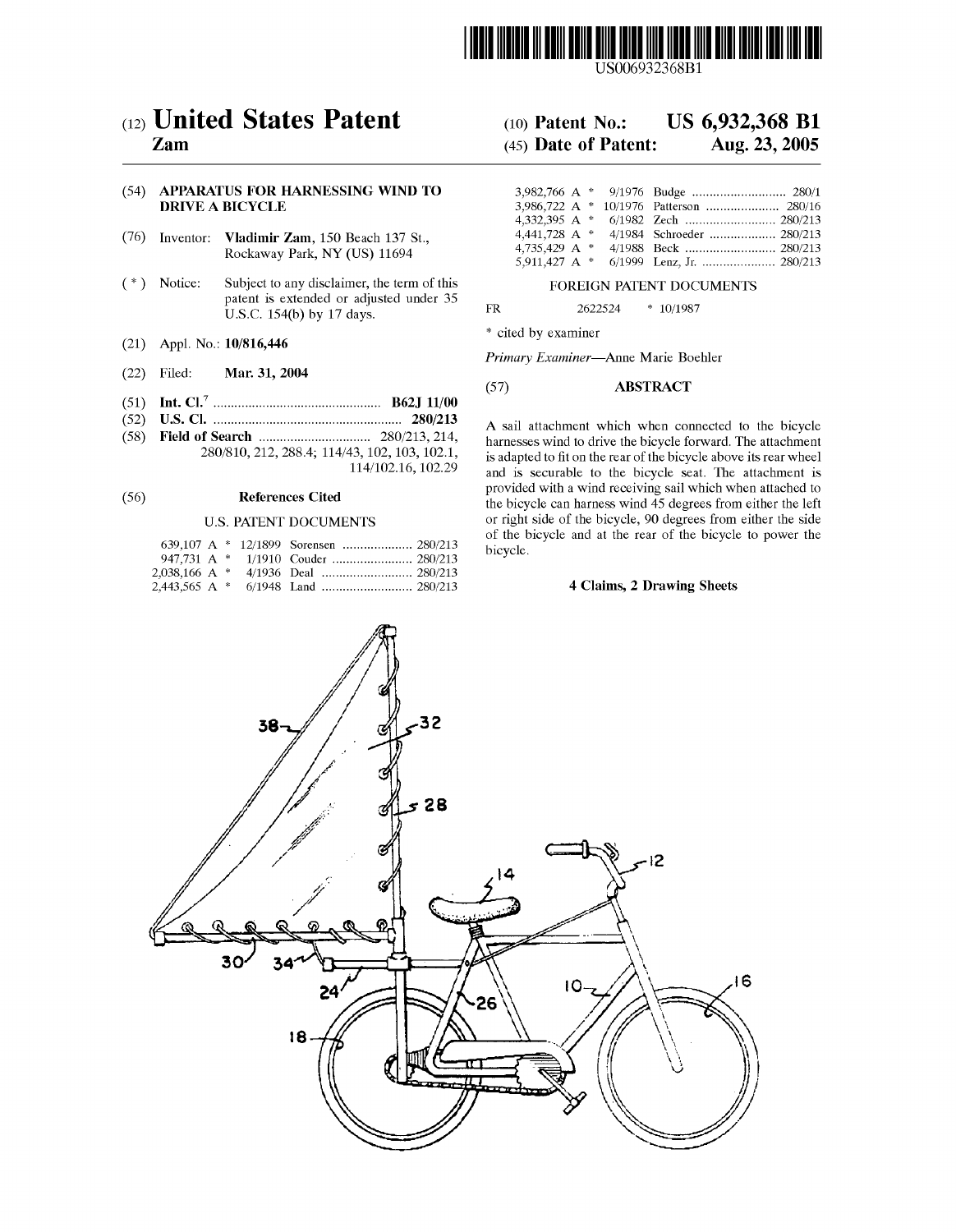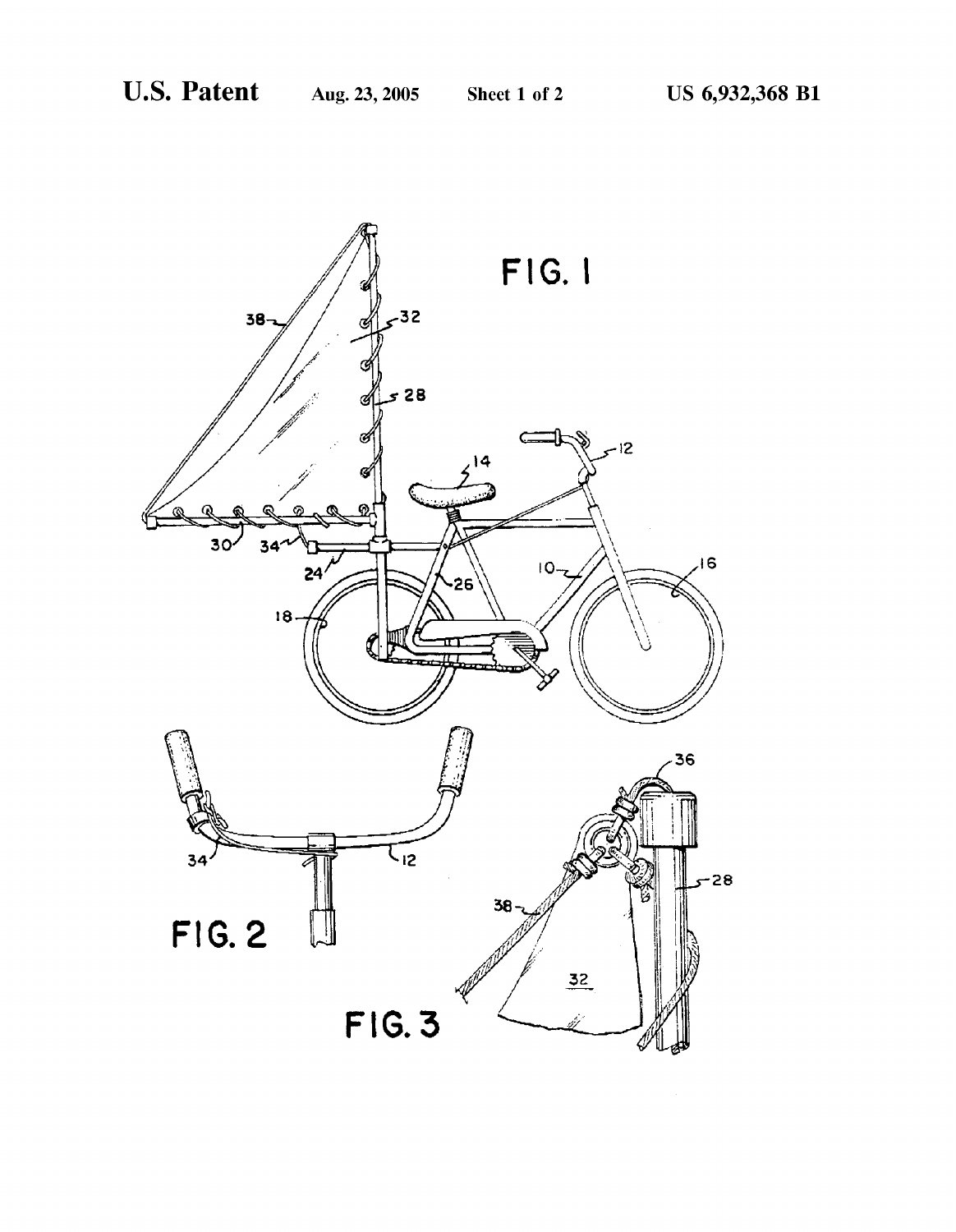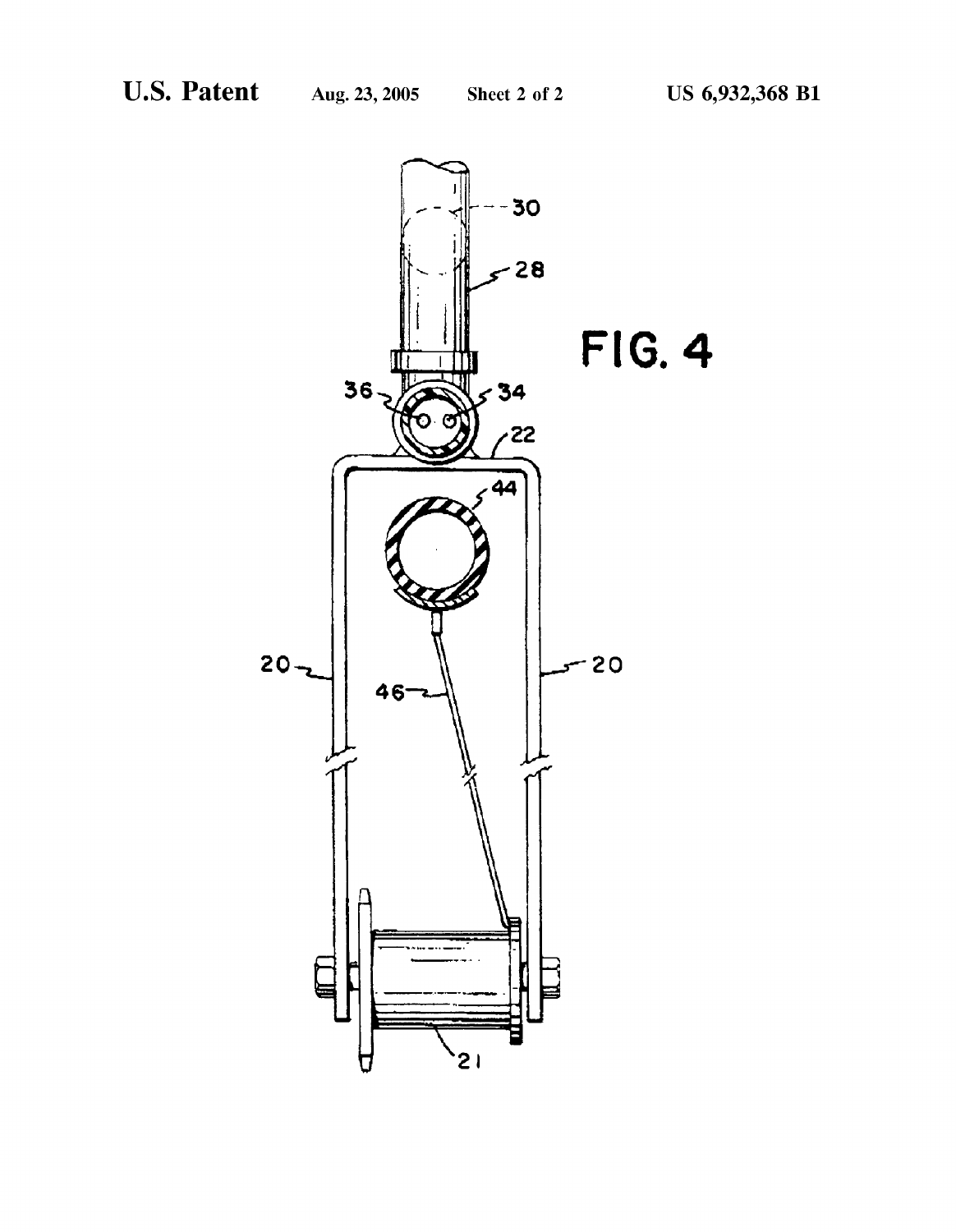$\tilde{z}$ 

25

45

# APPARATUS FOR HARNESSING WIND TO DRIVE A BICYCLE

## FIELD OF THE INVENTION

This invention generally relates to apparatus Which When connected to a vehicle adapted for land travel utilizes the force of Wind to drive such vehicle in a controlled manner and more specifically relates to apparatus including a sail attachment connectable to a bicycle for harnessing Wind to front mounted handle bars 12 and a rear mounted seat 14. drive the bicycle forward.

# BACKGROUND OF THE INVENTION

Sail boats which harness wind to provide motive power  $_{15}$ have been used for centuries. Vehicles having runners secured to their bottom surfaces and having sails have utilized wind to cause the vehicles skate over surfaces of solid ice. HoWever, While Wheeled bicycles have been powered by human operators or by detachable motors, no  $_{20}$  extending legs 20 and an upper horizontal element 22 one prior to applicant has succeeded to devising apparatus including a sail attachment connectable to a bicycle for harnessing wind to drive a bicycle forward in a controlled manner.

# SUMMARY OF THE INVENTION

In accordance With the principles of this invention, appa ratus is provided Which is detachably connectable to a bicycle. The bicycle has a frame With front mounted handle means and rear mounted seat means. The bicycle has front and rear Wheels secured thereto, the front Wheel extending in front of the handle means, the rear Wheel extending rearward from the seat means. Each wheel has a corresponding axle extending therethrough.

The apparatus includes a sail attachment which when  $35$ connected to the bicycle harnesses Wind to drive the bicycle forward. The attachment is adapted to fit on the rear of the bicycle above the rear Wheel and securable to the seat means.

The apparatus employs a U shaped member having two  $40$ downwardly extending legs and an upper horizontal element extending therebetween. The legs are securable non-rotatably to the rear wheel axle. A horizontal hollow tube open at both ends is secured to said element, said tube being disposed at right angles to said element. A vertical holloW mast is secured to the tube and extends upwards therefrom. A horizontal boom is secured at one end to the mast adjacent the lower end of the mast. A rectangularly shaped sail having an elongated vertical leg is secured rotatably to the mast and a short horizontal leg secured rotatably to the boom. A boom  $50$ haul extends along the hypotenuse of the sail and is spaced therefrom, the boom haul being connected between the other end of the boom and the upper end of the mast.

When the attachment is attached to the bicycle, its sail can harness wind 45 degrees from either the left or right side of the bicycle, 90 degrees from either the side of the bicycle and at the rear of the bicycle to power the bicycle at speeds much faster that can be obtained When the bicycle is ridden in conventional manner.

## BRIEF DESCRIPTION OF THE DRAWINGS

FIG. 1 is a side vieW of the attachment as secured to a bicycle.

FIG. 2 is a detail front vieW of the handle bars of the 65 bicycle showing connections to lines of the attachment operable by a rider of the bicycle.

FIG. 3 is a detail vieW of the top of the mast as connected to the sail.

FIG. 4 is a detail rear vieW of the structure shoWn in FIG. 1.

# DETAILED DESCRIPTION OF PREFERRED EMBODIMENT

Referring now to FIGS. 1–4, a bicycle 10 has a frame with The bicycle has front and rear Wheels 16 and 18 secured thereto, the front Wheel 16 extending in front of the handle bars, the rear wheel 18 extending rearward from the seat, each Wheel having a corresponding axle 21 extending there through, Rear Wheel has a tire 44 and a spoke 46.

A sail attachment Which When connected to the bicycle harnesses wind to drive the bicycle forward. The attachment includes a U shaped member having two downwardly extending between the legs. The lower ends of the legs are securable non-rotatably to the rear Wheel axle;

A horizontal hollow tube 24 open at both ends is secured to element 20 and extends at right angles thereto. One end of the tube is secured to a seat support 26 to provide a stabilizing action to prevent vibration of the attachment When in use.

A vertical holloW mast 28 is secured to the tube and 30 extends upwards therefrom.

A horizontal boom 30 is secured at one end to the mast adjacent the upper end of the mast. The boom and mast support a rectangularly shaped sail 32. The sail has an elongated vertical leg secured rotatably to the mast and a short horizontal leg secured rotatably to the boom.

Aboom haul 38 extends along the hypotenuse of the sail and is spaced therefrom. The boom haul is connected betWeen the other end of the boom and the upper end of the mast. A first line 34 has a free end releasably connectable to the handle bars and extends through the tube for connection to the boom. The rider of the bicycle uses the line to manipulate the boom.

A second line 36 has a free end releasably connectable to the underside of the bicycle seat and extends through the tube and up the mast for connection to the sail so that the rider can raise or loWer the sail.

While the invention has been described With particular reference to the detailed description and the draWing, the protection solicited is to be limited only by the terms of the claims Which folloW.

What is claimed is:

55 bicycle having a frame With front mounted handle means 1. Apparatus detachably connectable to a bicycle, said and rear mounted seat means, the bicycle having front and rear Wheels secured thereto, the front Wheel extending in front of the handle means, the rear wheel extending rearward from the seat means, each Wheel having a corresponding axle extending therethrough, said apparatus comprising: a sail attachment Which When connected to the bicycle

harnesses wind to drive the bicycle forward, said attachment adapted to fit on the rear of the bicycle above the rear Wheel and securable to the seat means, said attachment being provided With a triangular Wind receiving sail Which When attached to the bicycle can harness Wind 45 degrees from either the left or right